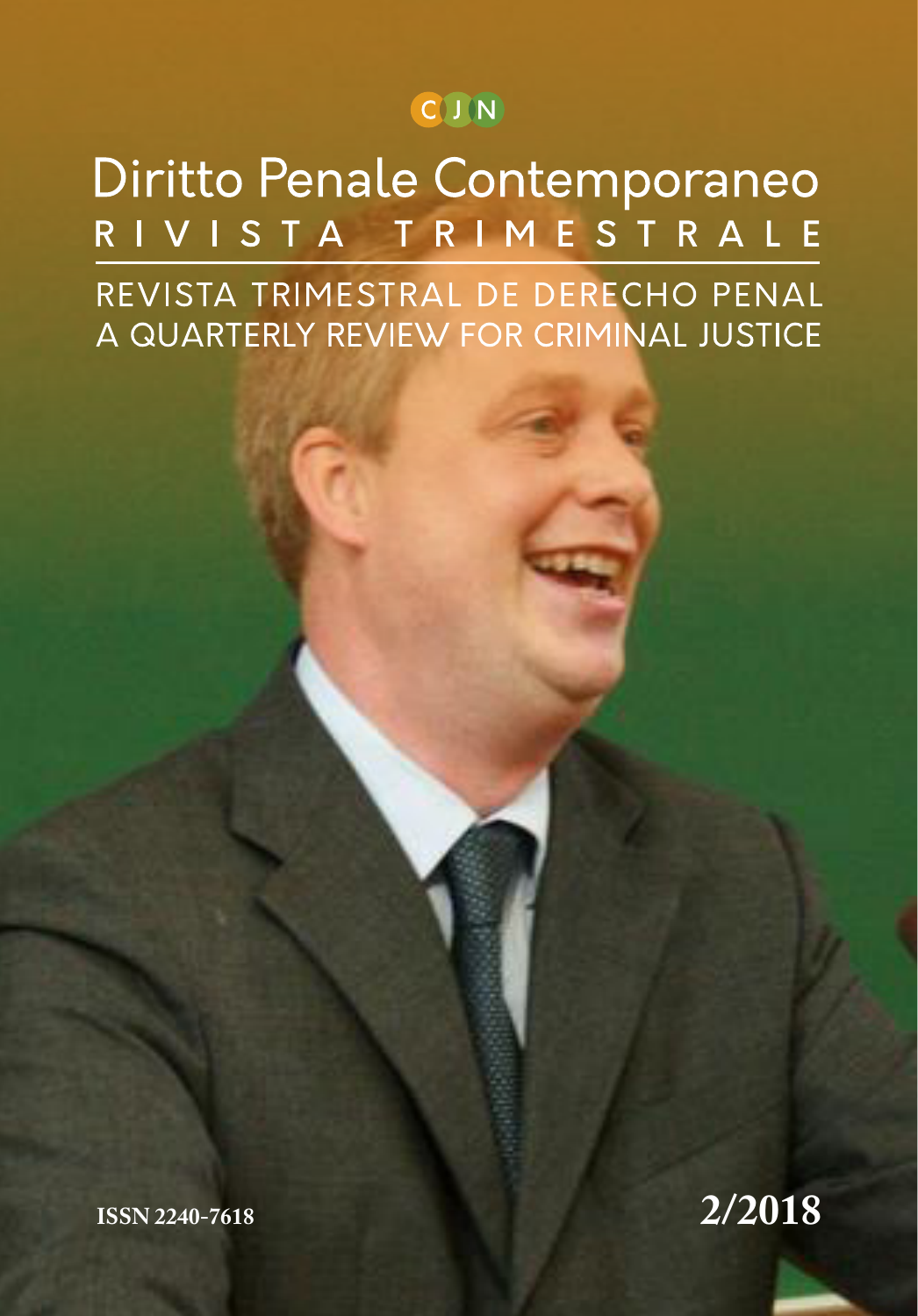#### EDITOR-IN-CHIEF Francesco Viganò

#### EDITORIAL BOARD

*Italy*: Gian Luigi Gatta, Antonio Gullo, Guglielmo Leo, Luca Luparia, Francesco Mucciarelli *Spain*: Jaume Alonso-Cuevillas, Sergi Cardenal Montraveta, David Carpio Briz, Joan Queralt Jiménez

*Chile*: Jaime Couso Salas, Mauricio Duce Julio, Héctor Hernández Basualto, Fernando Londoño Martinez

#### EDITORIAL STAFF

Alberto Aimi, Enrico Andolfatto, Enrico Basile, Carlo Bray, Javier Escobar Veas, Stefano Finocchiaro, Elisabetta Pietrocarlo, Tommaso Trinchera, Stefano Zirulia

#### EDITORIAL ADVISORY BOARD

Rafael Alcacer Guirao, Alberto Alessandri, Giuseppe Amarelli, Ennio Amodio, Coral Arangüena Fanego, Lorena Bachmaier Winter, Roberto Bartoli, Fabio Basile, Hervé Belluta, Alessandro Bernardi, Carolina Bolea Bardon, David Brunelli, Silvia Buzzelli, Alberto Cadoppi, Pedro Caeiro, Michele Caianiello, Lucio Camaldo, Stefano Canestrari, Francesco Caprioli, Claudia Cárdenas Aravena, Raúl Carnevali, Marta Cartabia, Elena Maria Catalano, Mauro Catenacci, Massimo Ceresa Gastaldo, Mario Chiavario, Mirentxu Corcoy Bidasolo, Cristiano Cupelli, Norberto Javier De La Mata Barranco, Angela Della Bella, Cristina de Maglie, Gian Paolo Demuro, Miguel Díaz y García Conlledo, Ombretta Di Giovine, Emilio Dolcini, Jacobo Dopico Gomez Áller, Patricia Faraldo Cabana, Silvia Fernández Bautista, Javier Gustavo Fernández Terruelo, Marcelo Ferrante, Giovanni Fiandaca, Gabriele Fornasari, Novella Galantini, Percy García Cavero, Loredana Garlati, Mitja Gialuz, Glauco Giostra, Víctor Gómez Martín, José Luis Guzmán Dalbora, Ciro Grandi, Giovanni Grasso, Giulio Illuminati, Roberto E. Kostoris, Máximo Langer, Juan Antonio Lascuraín Sánchez, Maria Carmen López Peregrín, Sergio Lorusso, Ezequiel Malarino, Francisco Maldonado Fuentes, Stefano Manacorda, Juan Pablo Mañalich Raffo, Vittorio Manes, Grazia Mannozzi, Teresa Manso Porto, Luca Marafioti, Joseph Margulies, Enrico Marzaduri, Luca Masera, Jean Pierre Matus Acuña, Anna Maria Maugeri, Oliviero Mazza, Iván Meini, Alessandro Melchionda, Chantal Meloni, Melissa Miedico, Vincenzo Militello, Santiago Mir Puig, Fernando Miró Linares, Vincenzo Mongillo, Renzo Orlandi, Francesco Palazzo, Carlenrico Paliero, Michele Papa, Raphaële Parizot, Claudia Pecorella, Marco Pelissero, Lorenzo Picotti, Paolo Pisa, Oreste Pollicino, Domenico Pulitanò, Tommaso Rafaraci, Paolo Renon, Mario Romano, Maria Ángeles Rueda Martín, Carlo Ruga Riva, Stefano Ruggeri, Francesca Ruggieri, Marco Scoletta, Sergio Seminara, Paola Severino, Nicola Selvaggi, Rosaria Sicurella, Jesús Maria Silva Sánchez, Carlo Sotis, Giulio Ubertis, Inma Valeije Álvarez, Antonio Vallini, Paolo Veneziani, Costantino Visconti, Javier Willenmann von Bernath, Francesco Zacchè

Editore Associazione "Progetto giustizia penale", via Altaguardia 1, Milano - c.f. 97792250157 ANNO 2018 - CODICE ISSN 2240-7618 - Registrazione presso il Tribunale di Milano, al n. 554 del 18 novembre 2011. Impaginazione a cura di Chiara Pavesi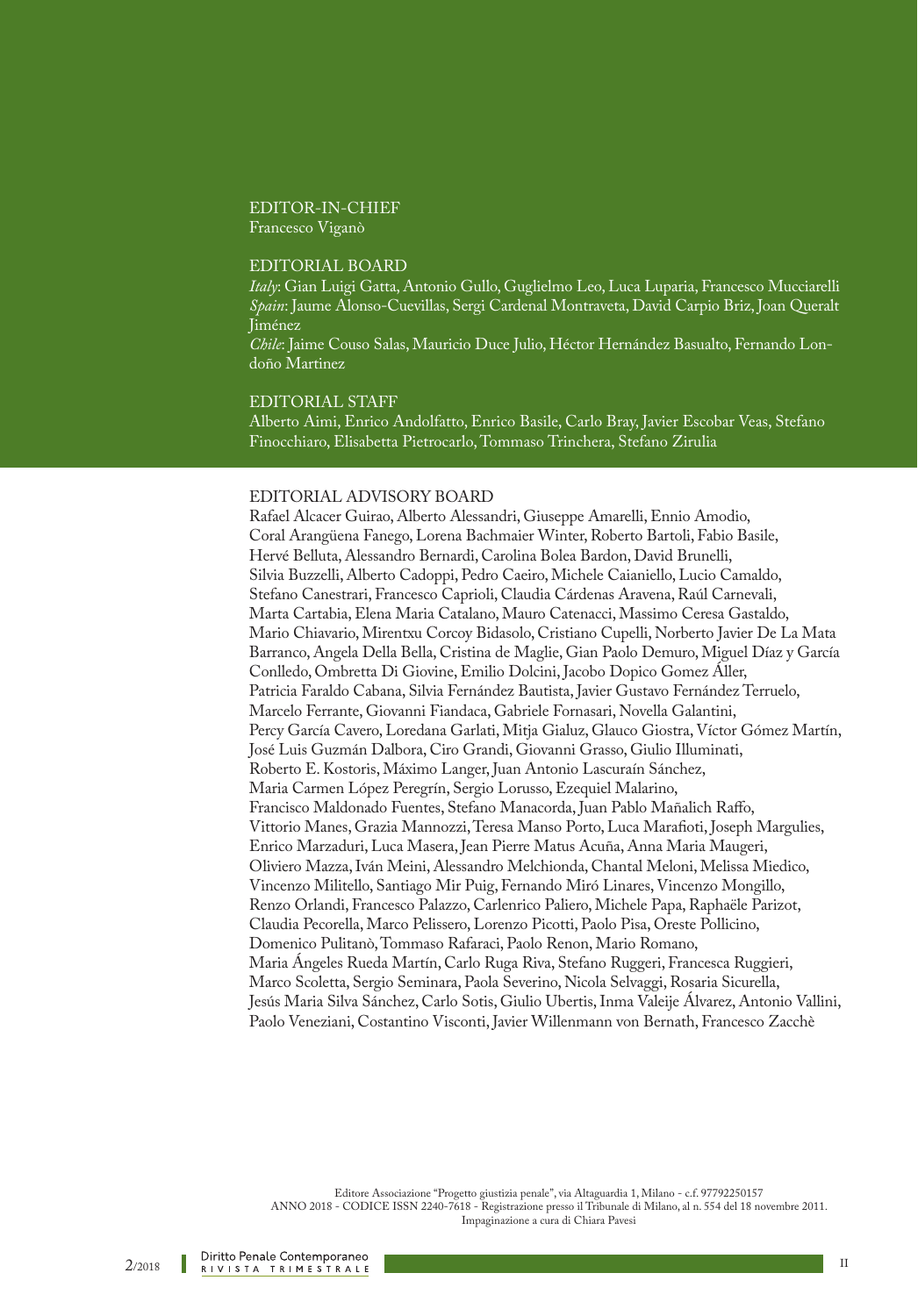

## **In this issue**

*In questo numero En este número*

Francesco Viganò *Giudice della Corte costituzionale Ordinario di Diritto penale presso l'Università Bocconi di Milano francesco.vigano@unibocconi.it*

**1.**

I am delighted to be presenting this new issue, which for the first time is appearing under the logo *Criminal Justice Network* – an international project based around a website intended as a worldwide discussion forum for criminal law scholars who share a common cultural background, and face similar issues in their respective legal orders.

*Diritto penale contemporaneo – Rivista trimestrale*, founded in 2011 as a sort of boutique for the best papers published daily on the website *Diritto penale contemporaneo*, has since become one of the most renowned Italian legal journals on matters of criminal justice. It is now sufficiently mature to rise to the challenge of becoming an *international* e-journal on criminal justice matters, within the new wider framework of *Criminal Justice Network.*

To this end, our Editorial Board has been extended to several distinguished colleagues from the Universitat de Barcelona – Joan Queralt, Jaume Alonso-Cuevillas, Sergi Cardenal, David Carpio – and the Universidad Diego Portales, Santiago de Chile – Jaime Couso, Héctor Hernández, Mauricio Duce, Fernando Londoño –, who have enthusiastically joined the original members of the board, co-directors of the journal since the very beginning – Gian Luigi Gatta, Luca Luparia, Guglielmo Leo and myself. The group was then further extended to two other Italian coolleagues and friends, Francesco Mucciarelli of the Bocconi University, Milan and Antonio Gullo of the Luiss University, Rome.

Starting with this issue, we will welcome papers in all languages familiar to most experts in criminal justice (English of course, but also Italian – the original language of our review –, Spanish, German, French and Portuguese), addressing issues of potential interest beyond national borders. Each paper will be submitted to our peer review process in accordance with international standards; and will then be published in its original language, with title and abstract translated into Italian, Spanish and English.

This issue is dedicated to Joachim Vogel, great criminal law professor whose sudden death, exactly five years ago, profoundly struck so many colleagues and friends all over the globe – including myself, who had the pleasure and honour of meeting him at several international events. I particularly thank Luigi Foffani for his brief but emotional contribution containing his personal recollections; and Alessandro Bernardi for his inspiring review of Vogel's legacy to European criminal law matters – which will surely be read with great interest by all of us who still remember his extraordinary personality, and still regret that a tragic fate prevented him from offering further contributions to the worldwide discussion on the present and future of criminal justice.